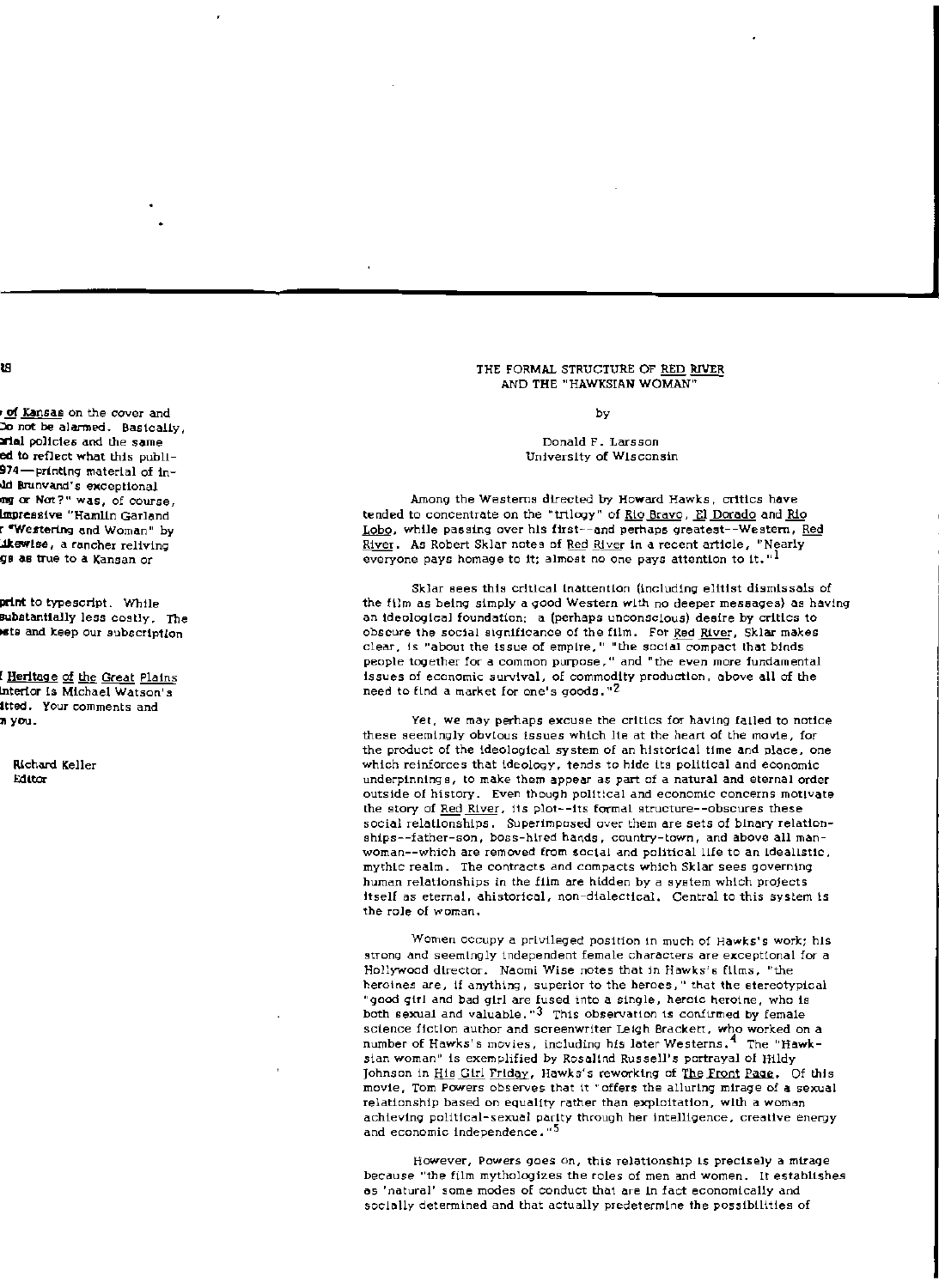## meaningful change."<sup>6</sup>

Similarly, in Red River, while the female characters may seem to be equal to the men, they actually serve a complementary function--neither man nor woman can be whole without the other, and neither can ever be complete within her or himself. This symbiosis--this binary pairing of seeming opposites for mutual beneflt--ts typical of all the social relationships in Red River. Mythic, artificial and static, these pairings are made to seem natural and dynamic when set against natural oppositions of color (black and white), setting (indoors and outdoors), and time (day and night).

The story of Red River concerns Tom Dunson Gohn Wayne) who, with hts sidekick Groot (Walter Brennan), leaves a wagon train to make his own way to Texas. After they have left, the wagon train is attacked by Indians and the settlers are killed, Including Dunson's fiancee, Fen (Colleen Gray). The one survivor, who escapes with his cow, is a young teenager, Matthew Garth (played as an adult by Montgomery Clift), whom Dunson takes with hIm and larer adopts. Together, the tltree men approprtare land from a Mexican noble and found a cattle ranch. Years later, they begin a drive north to sell the herd, but Dunson becomes increasingly tyrannical and Matt finally takes control of the drive from him. In return, Dunson vaws to kill Matt. On the way to the new railhead at Abilene, Matt and the cowboys rescue a wagon train under attack by Indians. Here Matt meets and falls in love with Tess Millay, but heads on to Abilene, Dunson also meets Tess and takes her to Abilene with him, The next day Matt and Dunson have a showdown, but Matt refuses to draw his gun; instead, there is a fistfight which is finally stopped by Tess, and the two men are reconciled.

Within this story, the social relationships are clear. Tom Dunson and Matthew Garth are father and (adopted) son, but they are also partners. Matt needs Dunson for care and protection, but Dunson also needs Matt, both lor his lone cow with Which to start a herd and for his help (the boy, it turns out, is fast with a gun). Full partnership between the two men is delayed, though--Matt's initial will not appear on the brand, he Is told, until he earns it. The need for mutual support obviously also exists between Dunson and his hired hands: he needs them to get hts cattle to market; they need him for the money.

These relationships among Dunson, Matt and the cowboys are subsumed into a larger pattern, that of the relationship between country and town and, on a larger scale, between the Individual and the nation. While Dunson's cattle need a buyer and Mr. MelVille, the cattle agent [Harry Carey, Sr,) needs a saller, this simple commercial binary opposition 15 representative of a more Important relationship, Matt, having laken over from Dunson, is not selling only his cattle, but also those of neighboring ranchers which were rounded up by Dunson, and this first drive up the Chisholm Trail has opened up a market for all the ranchers oi Texas, Mr. Melville represents the Greenwood Trading Company of IllinOis which in turn will supply its beef to the cities and the nation. Tom Dunson's dream of feeding a hungry, growing nation, in Sklar's words "the link between his personal empire and the nation's imperial future,  $\frac{1}{7}$  has come to pass.

In all of these relationships, the economic factors are present but downplayed, naturalized. Exchanges of services, cash and goods take place communally, almost through barter (even in the bargaining over the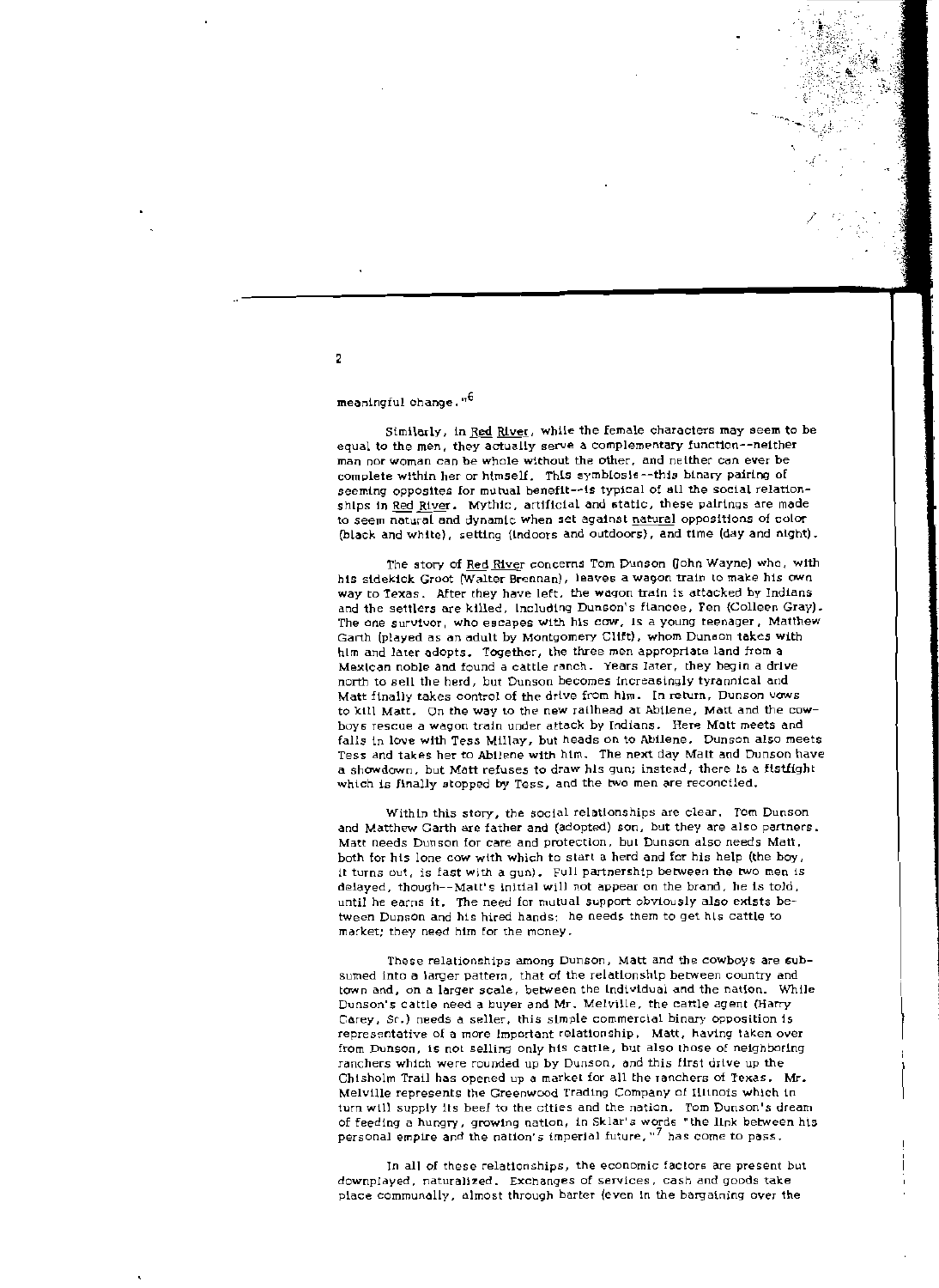price per head); In Sklar's terms, the relationships are primarily those of mutually agreed upon compacts rather than legal contracts. But even these economic relations are obscured by the setting of the binary social groups against natural dichotomies ot color and setting.

Black and white hats play their traditional roles. When Dunson leaves the wagon train to strike off on his own, he is wearing a white hat. The Mexican who tried to keep Dunson. Groot and Matt from settling on the spot they have chosen wears a block sombrero. And. given the fact that the Mexican draws first, there is no question of who Is in the right when he is shot,

But Hawks and his collaborators add an unexpected edge to this oldest of Western film cliches. For after the transitional montage which depicts the passage of years and the growth of Dunson's ranch, we see an aged Dunson now wearing a black hat. Soon we hear Groot inform Matt that Dunson has changed, Given the black hat and the new crosses marking the graves of those who tried to usurp Dunson's land, we can be cettain that the change is not for the better. Already we have the Indication that the father-son relationship is headed for trouble. And, despite the threats of rivalry between Matt and the hired hand Cherry Valance (John Ireland), the more neutral shading of their clothes is a clue that our real concerns for conflict shonld lie elsewhere. Thus, the traditional symbolism of color is used not Just to tag a character, but to indicate that character's development and to forecast the direction of the story.

Contractual relationships, when they occur, are naturalized through setting. In the world of Red River, the outdoors is a place of work and action while the indoors is where people gather to make the agreements that allow them to work and act together. The cowboys are signed on for the drive In the bunkhouse. Melville rides out from town to greet the cattle drive, but he and Matt settle the terms of sale in his office. Matt and Tess seal their vows of love for each other (and perhaps sleep together) inside the hotel the night before the showdown with Dunson, Of course. these are natural settings for such events, but the settings serve to underscore the separation and mutual dependence of town and country, action and agreement. Hard work outdoors and civil agreements indoors, the film suggest, are necessary to one another in the fulfillment of a task.

This naturalization of human interaction is further elaborated by the opposition of day and night. The proper place to be at night is indoors; the contract with the hired hands is made and the check for the cattle is signed at night as well as indoors. Outdoors, though, the night is a time of danger and disruption, while the day is a time of cooperative effort and the resolution of conflicts. During the night, Dunson and Groot are attacked by Indians on the banks of the Red River, and Dunson learns of Fen's death when he sees the bracelet he gave her on the arm of one of the attackers.

By day, during the cattle drive, the men work together, united by the general, diffuse sunlight and bound together in common effort. By night, though, when the drive has halted, they are highlighted and separated by the campfire light: they drift off Into small groups or complete isolation. Reagons for conflict arIse; at night the men hear of the new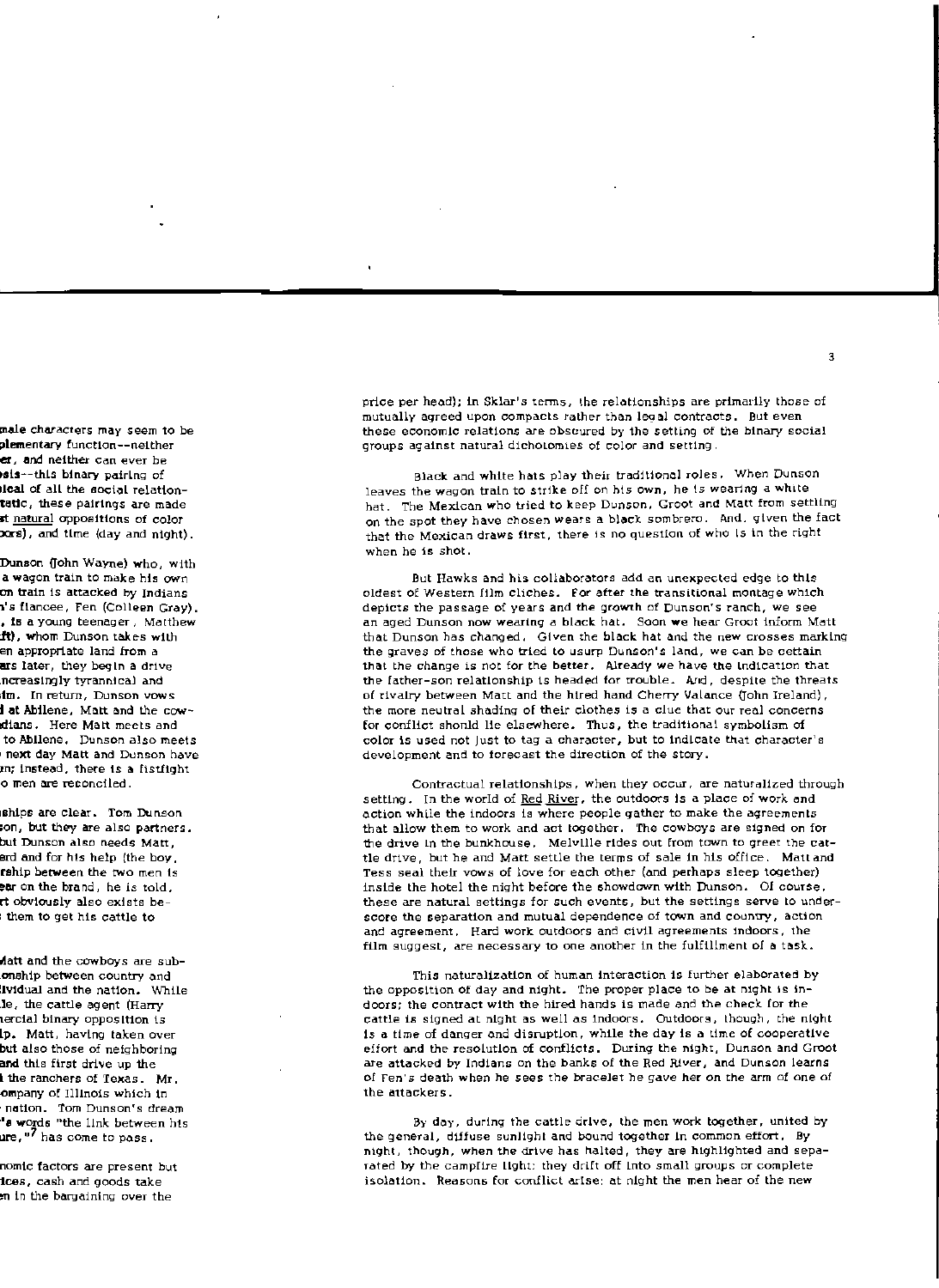railhead at Abilene which Dunson vetoes as a destination; at night they complain about the quality of the food; three of the hands attempt to mutiuy and two other, Teeler and Laredo, desert at night. Most spectacularly, night is the time of the cattle stampede, a result of human weakness and selfishness. Bunk Kenneally, a cowboy with a sweet tooth, attempts to steal some sugar from the chuck wagon and upsets the pots and pans, spooking the cattle and starting the stampede which ultimately claims another hand's life.

By night, and with the help of others, Dunson manages to win his conflicts, but the problems remain because he is the source of the conflict, growing increasingly isolated and tyrannical. It is only during the day, when Dunson prepares to hang Teeler and Laredo, that Matt rebels. assumes control and brings order to the drive again. Dunson has failed to give his men the necessary support, so Matt must return the pairing to its previous balance. The harmony of cooperation between boss and htred hands is restored, but the night remains a time of danger because it now conceals the vengeful Dunson.

Through these colors and settings--traditional, natural, seemingly eternal in their symbolic value--the human relationships in Red River are abstracted from history. Despite the emphasis the movie gives to the historical significance of this cattle drive, its message is the fulfillment of the manifest destiny of the nation through an unchanging human nature which operates in predetermined social roles. These roles, though, are by themselves insufficient to fulfill the mythic structure of the world of Red River; they need an extra element to complete the story, to fulfill the historical imperative of the film, and to reconcile the elements of color and setting on all levels. That element is to be found in the role of woman.

The appearances by women in Red River are relatively brief, but they are still significant. For while the binary opposition of man and woman is similar to the others (father-son, boss-hands, country-town), these other relationships are all between men. Women, therefore, affect all other sets of relationships within the film.

Woman is the necessary counterpart to man, essential in reconciling him to the world and to himself. Dunson's great mistake, we are given to understand, was leaving Fen behind with the wagon train. Guilt at being partially responsible for her death and the lack of her moderating influence have made him a driven, hardened and lonely man. What good is left in Dunson comes from his relationship with Matt, and Robert Sklar points out that the androgynous personality of Montgomery Clift makes Matt "The bearer of the feminine principle in a society of men without women."<sup>8</sup>

Androgyny, however, cannot be a permanent state in the world of Red River. Oppositions cannot coexist forever in only one member of the set. The sexual taunting of Matt by Cherry Valance is a challenge to Matt's masculinity examplified by the shooting contost they hold when they first meet. Once Matt has asserted his manhood by deposing Dunson and, soon after, finding his own female opposite in Tess Millay, Valance's taunting ceases. He not only abetts the courtships of the couple, but finally gives up his life for Matt by challenging Dunson, Dunson, too, is in the end willing to forgo the father-son dualism, with all its sexual over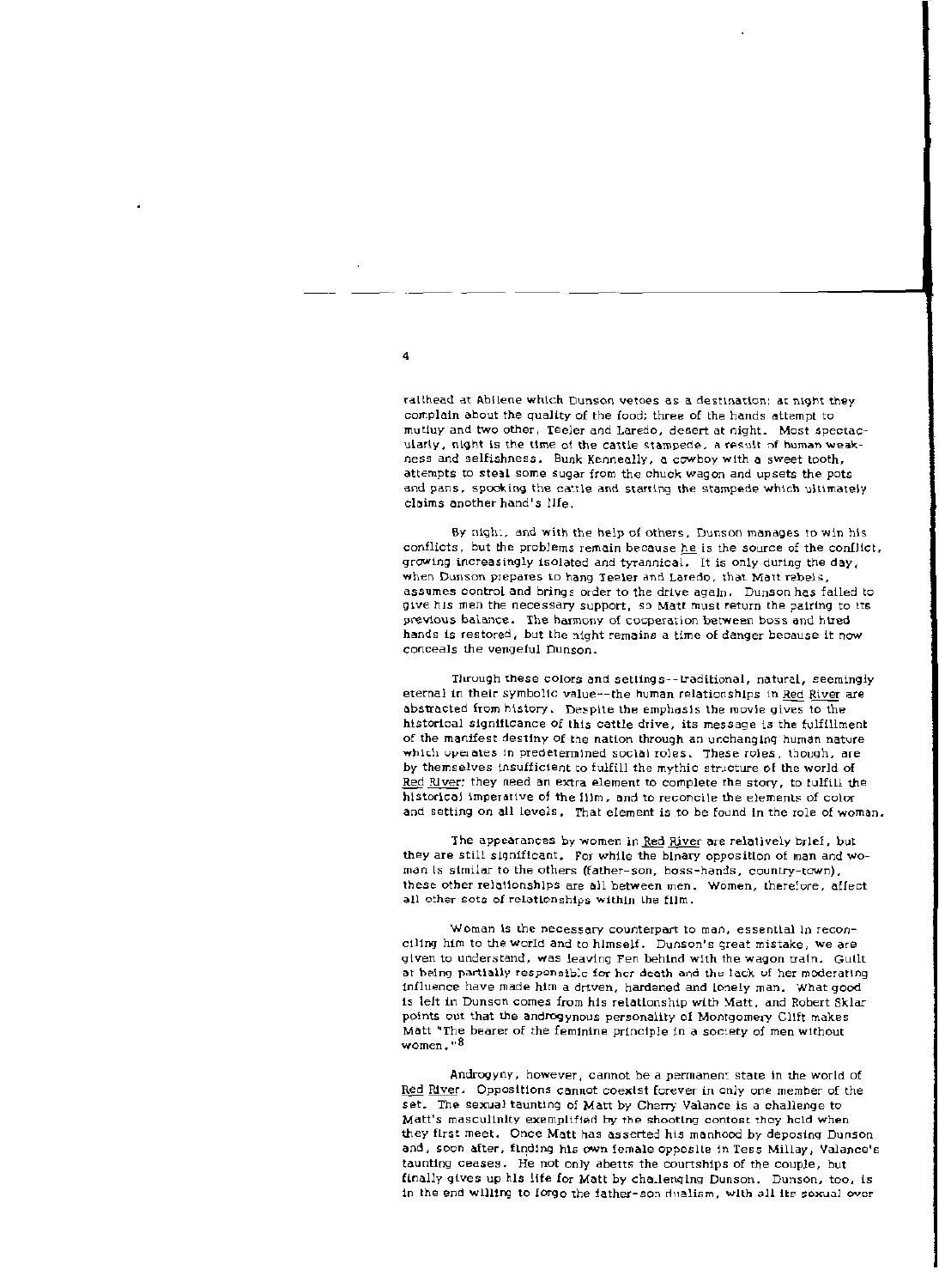tones and to put Matt's initial on the brand and accept him as a full partner--man-to-man.

This final reconciliation, though, occurs only when the fight between the two men is stopped by Tess Millay, brandishing a pistol. Despite the complaints of some viewers at this ending, it is a necessary one, because woman is the great reconciling force of Red River. As the opposite member of the set man-woman, she not only fulfills men's individual lives, but adjusts men to their natural settings--reverses the polarities, as it were, in the values of black-white, indoors-outdoors and daynight.

For Tess, black is actually a positive color. When Matt first meets her fighting off the Indians attacking the wagon train, she is wearing a light-colored dress. Matt rejects her, apparently thinking that as a woman travelling west alone, she must be a prostitute (many of the travellers seem to be gamblers and other low types). When they next meet, though, he accepts her because she is dressed in widow's black. Tess continues to wear black until the day of the showdown in Abilene when she appears in a domestic aingham household dress.

"Naturally," as a woman, Tess is an agent of domesticity. Thus, her place is in the town, as the men's is in the country, and indoors, as theirs is outdoors. Inside her tent at the wagon train camp, it is Tess who dominates or holds her own with the men. She even shows herself to be Dunson's equal in determination. Compared to the wounded man sitting at her table, it is she who seems to be the stronger as she stands over him, Highting a match with a sweeping gesture. Indeed, Dunson admires her enough to ask her to bear him a son to take Matt's place. Being in her element, Tess can refuse this request and even get Dunson to take her to Abilene to see Matt one more time. Of course, in the town she is also in her element and can command the fight to stop.

If woman's domesticity rules indoors and the town, then her sexuality rules the night, both indoors and out. When Dunson says goodbye to Fen, she reminds him that the sun shines only half the day and that he will need her for the other half. To his future sorrow, he does not heed her plea (itself made in the weakest possible place for her, outdoors during the day while wearing a light colored dress). Tess, on the other hand, restores the night to Matthew Garth, going out from the wagon train to be with him as he anxiously watches the herd and awalts Dunson's attack, and meeting him in his hotel room in town. Her own meeting with Dunson is from her strongest possible position--not only is she inside her tent and wearing black, but the meeting takes place at night.

Certainly, Tess Millay has the appealing strength of other Hawkslan women. She is not scared of guns, she suffers an arrow wound without complaint, and she has the spunk to stand up to Dunson (the fact that both of them have been wounded and have their arms in slings at their meeting makes them seem all the more equal). Dunson's comment to Matt, "You'd better marry that girl," indicates the approval we should have for her. And certainly, the kind of woman represented by Tess and (presumably) Fen is more appealing than the heroines of other Westerns. In John Ford's films, for example, the women may be felsty on occasion, but are much more simply passive tenders of the hearth.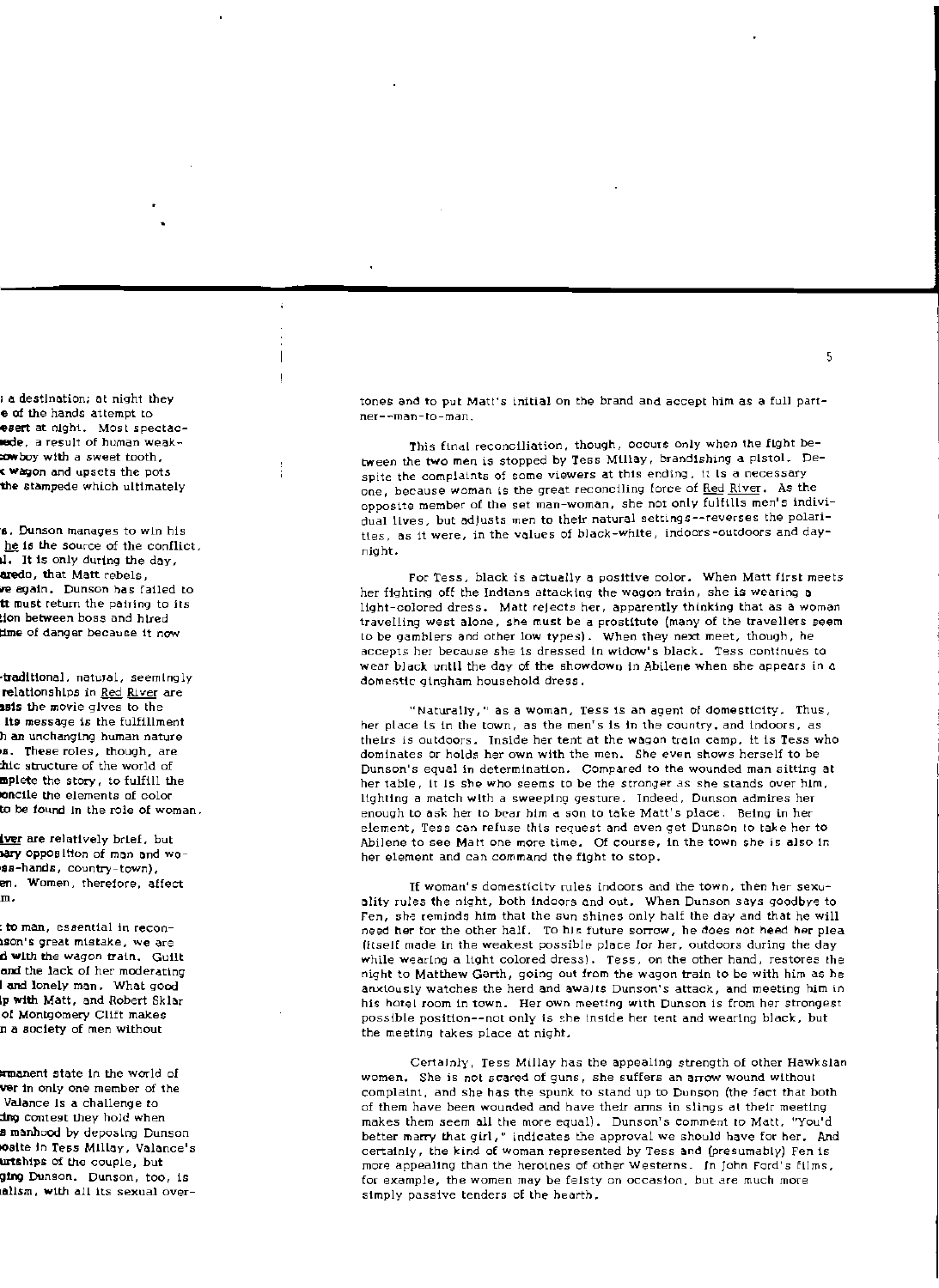It is the active qualities of women in Red River that give the movie much of its dynamism and drive. Women are not simply passive beings, but interact with men, bringing them qualities which men lack and giving positive values to settings which for men alone are negative. This interaction keeps all the social relationships in the film in process and prevents them from resolving into stale dichotomies or reactionary cliches.

Altogether, the role of women in the film is crucial in giving the world of the movie--one which is stable, orderly and logical--its appeal. The danger of such appeal is that the world of Red River is not our world. The real conditions of history that created the first drive up the Chisholm Trail and the drives which followed are obscured by such order. Relationships between buyer and seller, employee and boss are divested of the conflicts of interest which underlie them; instead, they become cooperative ventures between men of good will. Such relationships are made to seem as natural as the sexual pairing of men and women--an unchanging part of nature and human nature.

Yet, that sexual pairing itself is a false opposition. Though presented in the movie as if they were members of an equation, each term equal in value, the positions of man and woman in fact cannot be reversed -neither can replace the other. $^9$  This is not true (to the same degree at least) of the strictly male relationships within the film. The son can replace the father, the individual employee can conceivably replace the boss. (even though father cannot become son nor the employer become a worker), and the cowboy and the townsman can conceivably trade places. Social factors might inhibit such exchanges, but the men in Red River share a field of action (daytime, outdoors) that would make such exchanges of place at least thinkable.

Men and women, though, inhabit separate fields of action that might as well be separate worlds. Neither can replace the other nor attempt to join both female and male qualities within her or himself without risking disaster. Man, master of the day and the outdoors, cattle raiser and contract maker, remains the controlling and determining force of society. Woman must be content merely to support, to be the little woman behind the great man, the hand that rocks the cradle and rules the world vicarlously.

Red River, then, is not only about the destined role of post-war America, but (like so many other films of the late 1940s and 1950s) also about the proper place of men and women within that society; both messages, through the story and structure which present them, are made to seem natural and Inevitable. If it is good that Tom Dunson cannot live by masculine imperatives alone, it is dangerous for Matt Garth to conjoin the two sexes in an androgynous whole. And, by extension, Tess Millay can never hope to exchange her domain of household and of night for something else. In the world of Red River, both Hawksian woman and Hawksian man are still trapped within their roles.